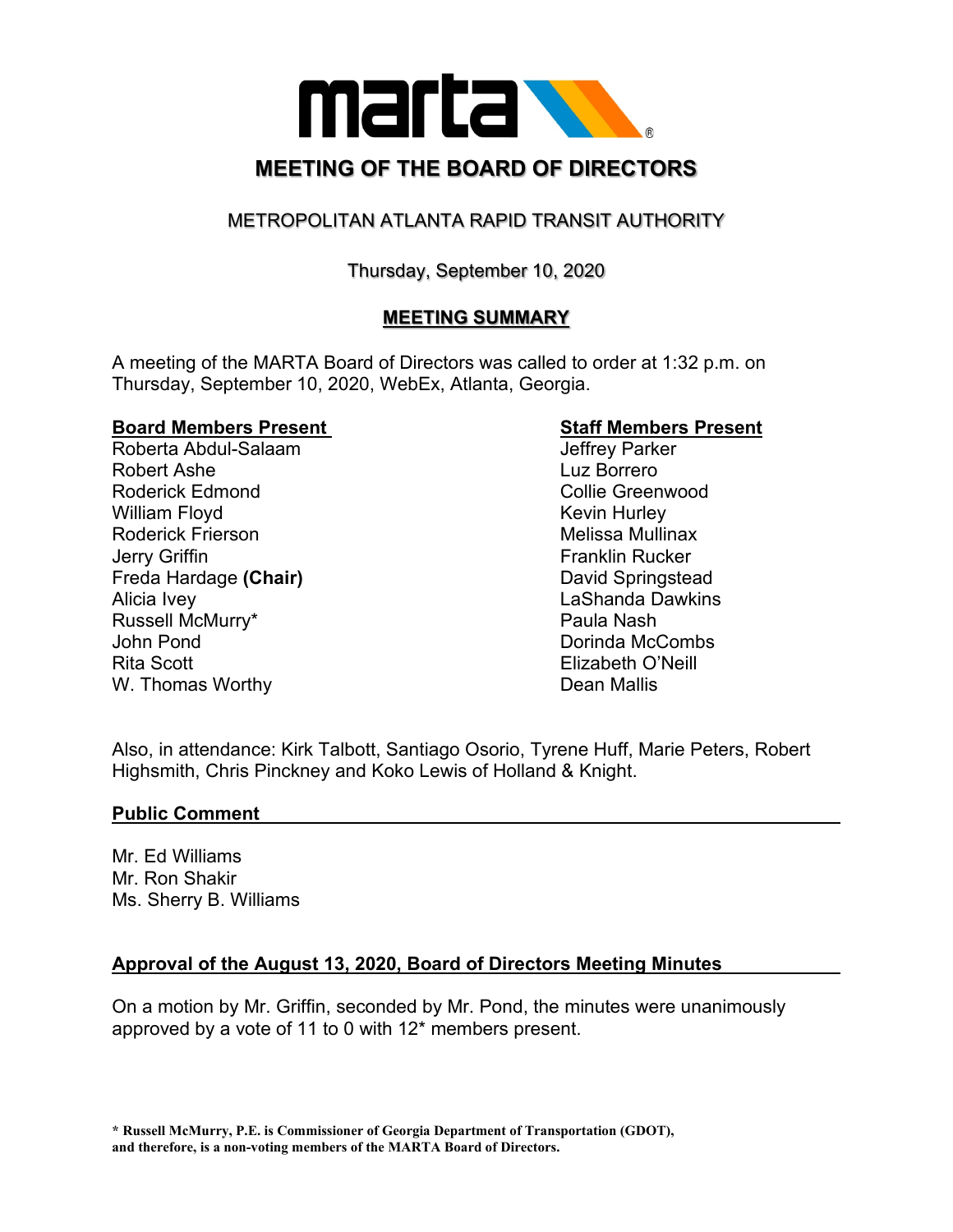#### **Planning & Capital Programs Committee Report**

Dr. Edmond reported the Planning & Capital Programs Committee met on August 27, 2020, and approved the following resolutions:

- 2a.Resolution Authorizing the Solicitation of Proposals for the Procurement of Traction Power Sub-Station System Replacement Program, RFP P46666
- 2b.Resolution Authorizing a Modification in Contractual Authorization for the Purchase of Additional Licenses for Oracle Primavera P6 Cloud Service, Primavera Unifier Cloud Service and Professional Consulting Services, RFP P43333

On a motion by Mr. Ashe, seconded by Ms. Ivey, resolutions '2a and 2b' were unanimously approved by a vote of 11 to 0 with 12\* members present.

#### **Operations and Safety Committee Report**

Mr. Griffin reported the Operations and Safety Committee met on August 27, 2020, and approved the following resolutions:

- 3a.Resolution Authorizing the Award of a Contract for the Procurement of Bus Midlife Overhaul Part Kits, B44897
- 3b.Resolution Authorizing the Award of a Contract for the Purchase of Six (6) Zero-Emission Buses
- 3c. Resolution Authorizing the Award of a Contract for the Consulting Services for the Zero-Emissions Bus Program Letter of Agreement (LOA) L47273
- 3d.Resolution Authorizing the Award of a Contract for the Procurement of Pest Control Services for MARTA Vehicles - B45467

On a motion by Mr. Pond, seconded by Mr. Frierson, resolutions '3a, 3b, 3c and 3d' were unanimously approved by a vote of 11 to 0 with 12\* members present.

The Committee received the following briefing:

a) Zero Emission Buses